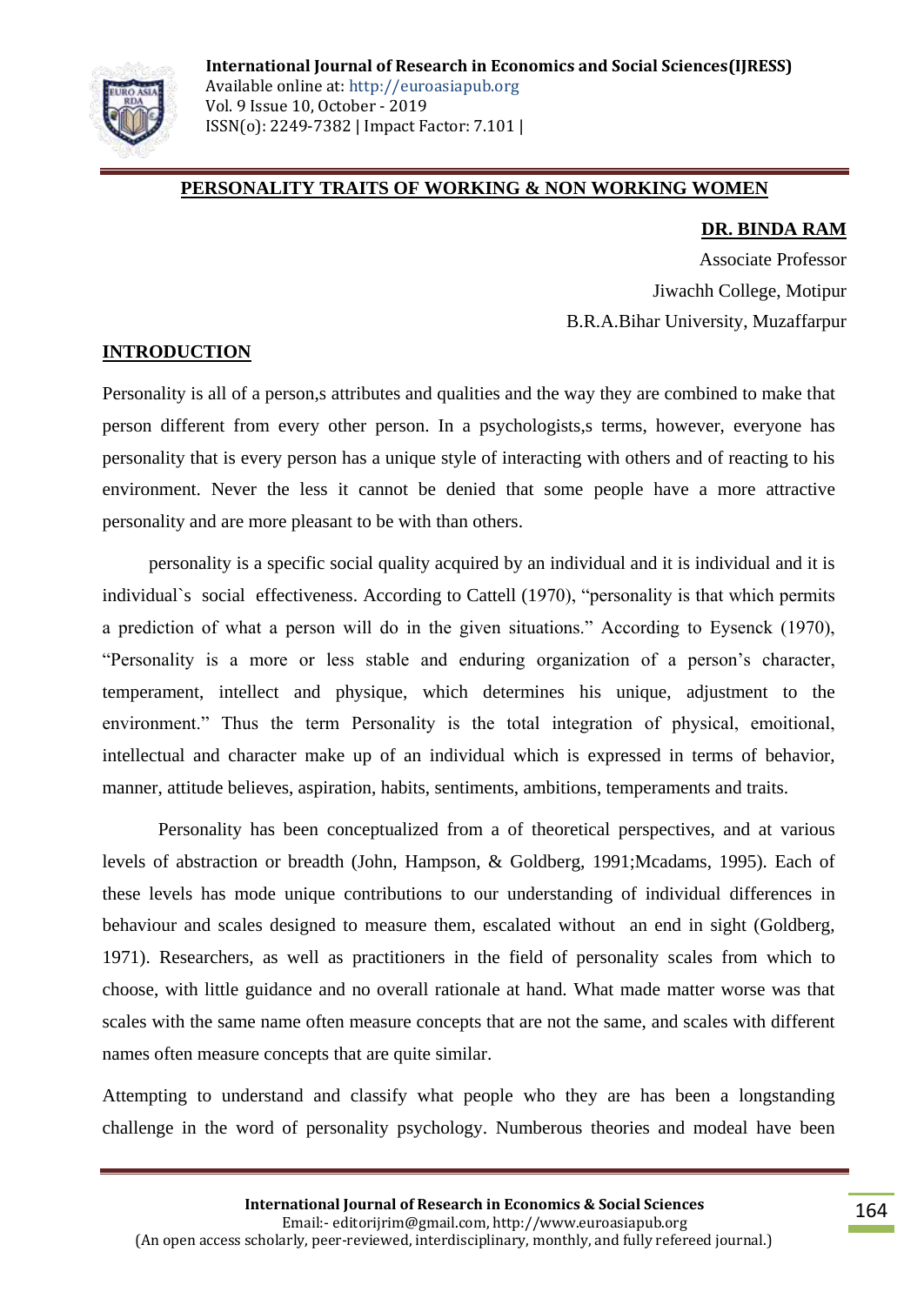

developed over the years to better understand aspect of human personality. Most trait theor models attempt to accurately describe aspects of personality.

The focus of this lesson in on the Big Five personality traits. In psychology, the "Big Five" is a term used to describe the five broad traits of human personality. In current practice, it is sometimes used interchangeably with the "five-factor model!

Each of the traits, or factors, indentified as the Big Five are independent of each other and accont for the infinite number of unique aspects that comprise human personality. Understanding each of the Big Five factors will help you better grasp the concept of personality traits.

The Big Five personality traits are:

.Openness

.Conscientiouness

.Extraversion

.Agreeableness

.Neuroticism

An easy way to remember the Big Five is to remember the word "OCEAN." The first letter of each trait creates the word ocean.

The Big Five traits have been subjected to rigorous testing over the post several decades. The research continues to support the notion that we all poress each of the five personality characteristics to some degree. And even thought we share only five common personality traits, the possible combinations, or personality types, are endless when you consider the varying degrees of each trait. For example, not all of us are equally agreeable or neurotic.

Here, we first review the history of the Big Five, including the discovery of the five dimensions.

. Extroversion (E) is the personality trait of seeking fulfilment form sources outside the self or in community. High scorers tend to be very social while low scorers prefer to work on their project alone.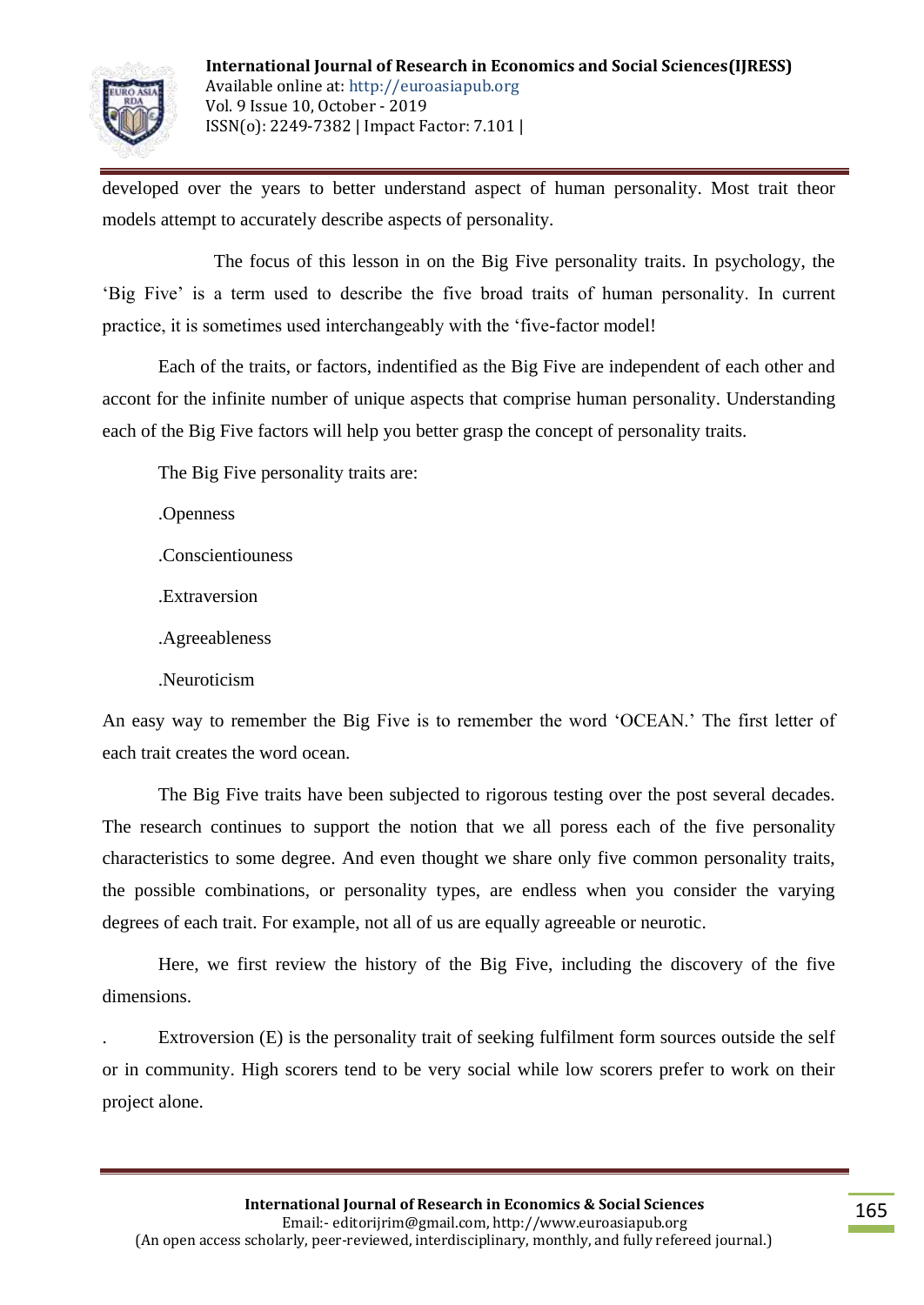

. Agreeableness (A) reflects much individuals adjust their behaviour to suit others. High scorers are typically polite and like people Low scorers tend "tell it is".

. Conscientiousness (C) is the personality trait of being honest and hardworking. High scorers tend to follow rules and prefer clean homes. Low scorers may be messy and cheat others.

. Neuroticism (M) is the personality trait of being emotipnal.

#### **Hypotheses**

There will be significant difference between the working and non-working woman in respect of their Personality Traits. (as like neuroticism)

#### **Simple Data**

Data collection was done through direct personal survey method with questionnaire properly oriented for the purpose. A well-structured, perspective schedule was used for the purpose of data collection.

The sample consisted of 100 working and 100 non-working (total 200) to see and the Stress, Adjustment traits among them. The sample was selected randomly and preference basis form various areas of Muzaffarpur.

In our sample size, all the participants (for data collection purpose) are form the age group of 25 to 50 and belongs to middle to upper class family. Their education level is graduation and above (since we have to compere the Stress, Adjustment and personality traits of working and non-working woman) Here we did not include the labour class woman with either low or no educational background because they work in different seasons and participate in seasonal Employment pattern only.

## **Procedure:**

All the participants of the study were individually (or in group) informed about the purpose of the study and were asked to complete sing"s Personal Stress Source inventory. The scores of both the groups i.e., working woman and non-working woman were randomly divided in tow equal groups of experimental and control group.

## **Tools**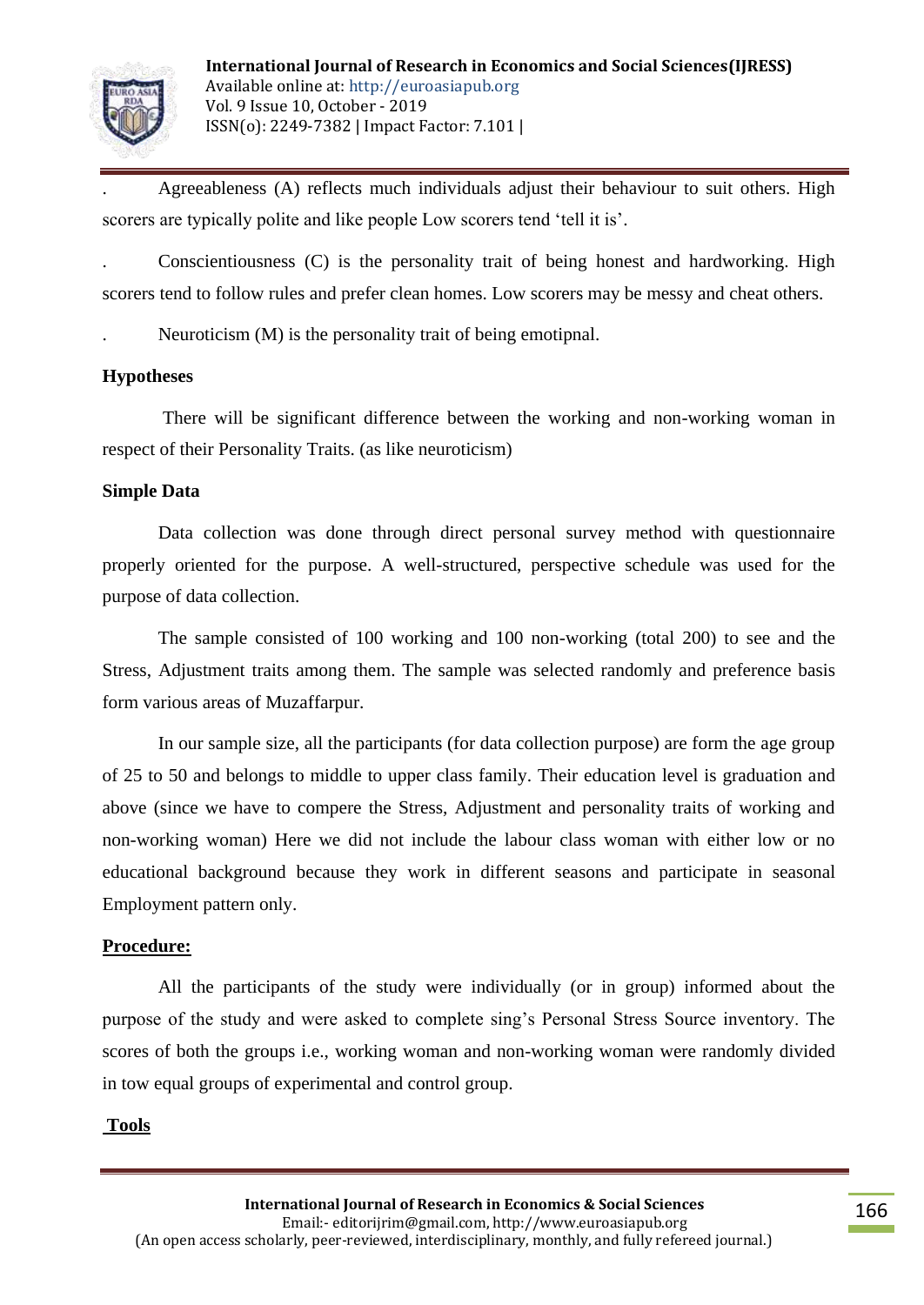

The following standardized tools were selected for the study:

Eysenck"s Personality inventory (EPI)

Eyesenck (1971):Personality is more or less stable and enduring organization of a person"s character"s character, temperament, intellect, and physique which is determine his unique adjustment to the environment.

 Eysenck (1952, 1967, 1982,) developed a very influential mode of personality. Based on the results of analyses of responses on personality questionnaires he identified three dimension of personality: extraversion, neuroticism and psychoticism.

 Eysenck (1947) found that their bhaviour could be represented by two dimensions: lntroversion / Extroversion (E), Neuroticism / Stability (N). Eysenck called these second-order personality traits. According to Eysencky, the two dimensions of neuroticism (stable vs. unstable) and introversion-extroversion combine to from a variety of personality characteristic

Extraverts are sociable and crave excitement and change, and thus can become bored easily. They tend to be carefree, optimistic and impulsive.

Introverts are reserved, plan their actions and control their emotions. They tend to be serious, reliable and pessimistic.

Neurotics /unstable tend to be anxious, worrying and moody They are overly emotional and find it difficult to calm down once upset.

Stable are emotionally calm, unreactive and unworried. Eysenck (1966) later added a third trait / dimension-Psychoticism- e.g. locking in empathy, cruel, a loner aggressive and troublesome. Hear are some questions regarding the way you behave, feel and act. Each question has radio buttons to answer YES or NO. Try to decide whether YES or NO represents your usual way of acting or felling. Then check those radio named YES or NO. work quickly, and don"t spend too much time over any question, we want your fist reaction, not a long drown-out thought process. The whole questionnaire shouldn"t take more than a few minutes. Be sure not to omit any questions. Start now, work quickly and remember not to answer every question. There are no right or wrong answers, and this isn"t a test of intelligence or ability, but simply a measure of the way you behave.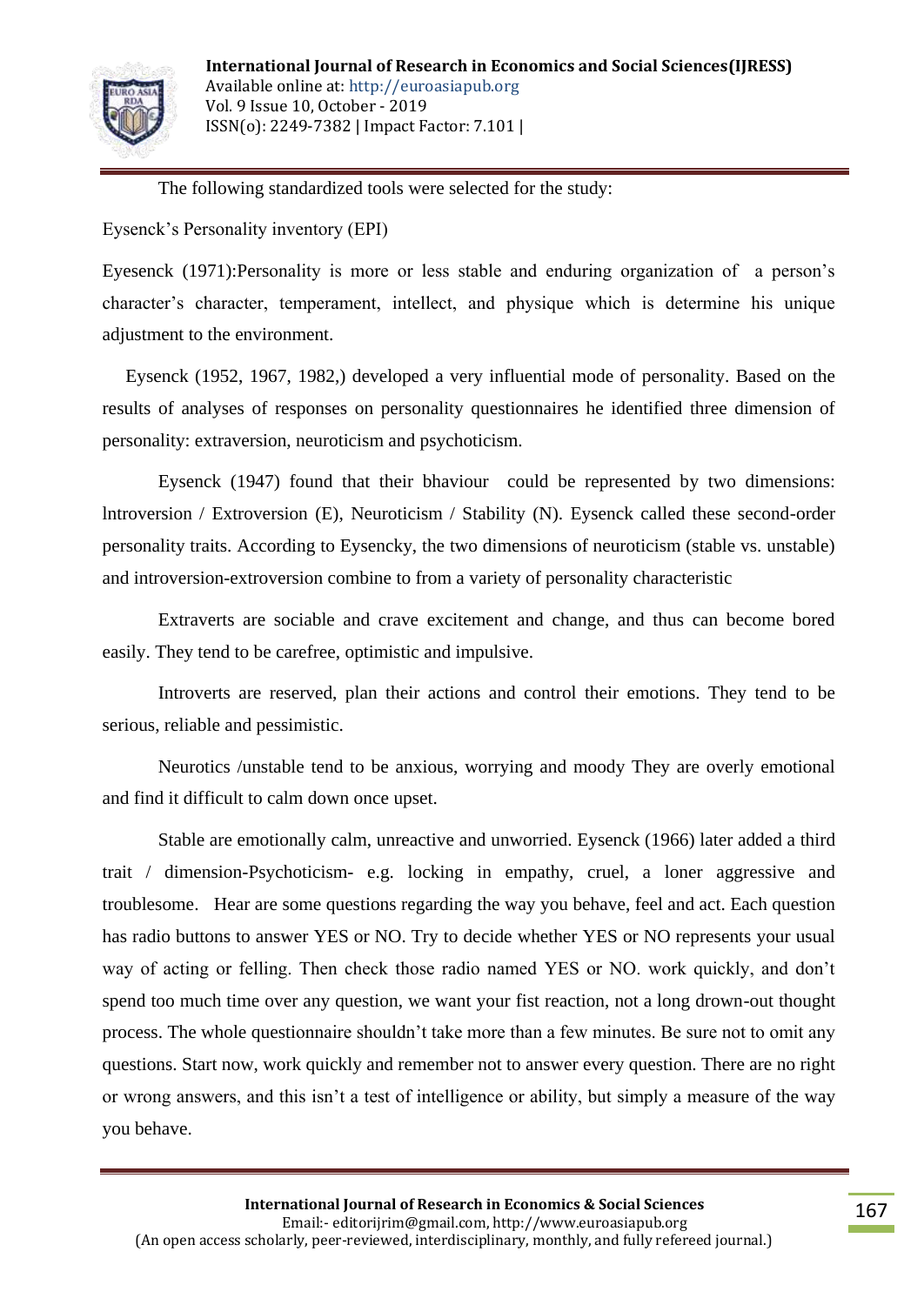

#### **Result & Discussion**:

 Stress becomes universal phenomenon. Every person wants and more for the attainment of pleasure, due to this competition is increased in every field of life and this competition generates stress among people no doubt the competition is must but we don"t ignore its result in the recent years as more women are coming to take on many jobs. Stress is common among the working women at workplace. In the present study it was hypothesized that would be no significant mean difference in the stress level of working women and house wives. Mean for the stress level of working women was 60.78 and for non-working women was 43.3 which clearly indicate that mean higher among the working women in comparison to non-working women.

 It was also hypothesized that there would be a significant difference between in the stress level of working women and non-working women. Table-4.1 shows the mean, standard and "t" vatues for stress level of working women and non-working women. The mean for working women was  $60.78$ , SD=11.957 and for non-working women was 43.3 and SD=12.051. e t value was 10.92 which were significant at 0.01 level of significance. Hence here the null hypothesis was rejected which clarifies that there is a significant difference in the stress level of working women and non-working women. The stress is higher among the working women in comparison to nonworking women. It has been determined that total stress scores of working women. was higher compared to non-working women and that there is a significant difference between women status and total stress scores. working women had higher level of stress than non-working women. These working women are stressed because they have to perform various roles. total stress

They have the pressure of balancing work and family. The work load cause women to be affected from stress even when women don"t work outside home, they are confronted with high levels of stress. Such role of women as cause situation as overloading or role and role conflict and may become a reason for stress.

Analysis & interpretation for Adjustment of Working and Non-Working Woman: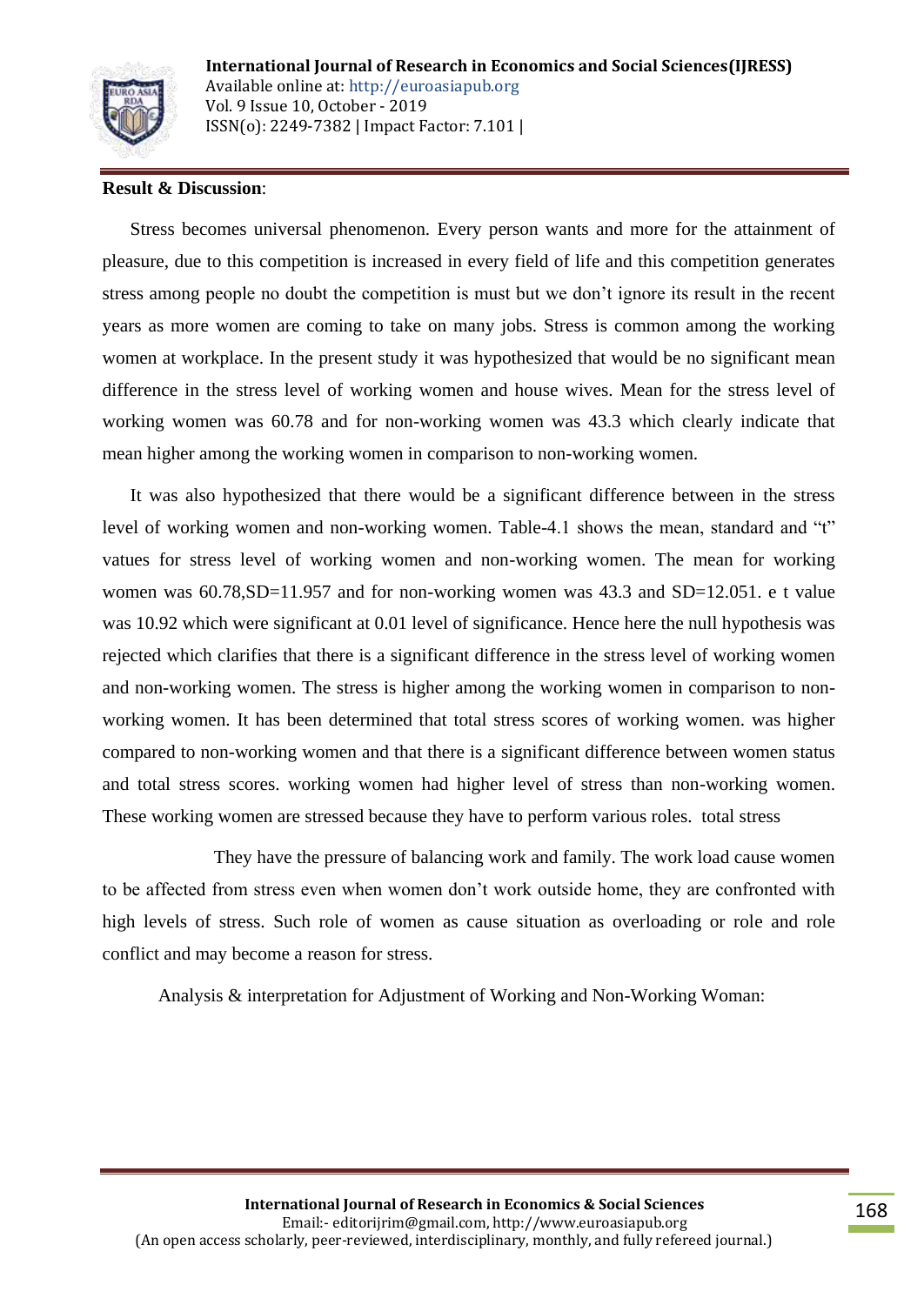

## Table-1

Comparative Table showing Neuroticism level of 100 working women and 100 non-Working Women

| Group of                  | Mean | S.D.   | t   | dt  | p    |
|---------------------------|------|--------|-----|-----|------|
| Comparison                |      |        |     |     |      |
| Working women Neuroticism | 22.7 | 11.634 | 3.1 | 198 | < 01 |
|                           |      |        |     |     |      |
| Non-working<br>woman      | 29.9 | 20.346 |     |     |      |
| Neuroticism               |      |        |     |     |      |
|                           |      |        |     |     |      |

 It was found that the working woman and non-working women neuroticism factor of personality is varies and the non-working neuroticism factor of personality is more than the working women. Again the 't' value interpret that there is significant difference between neuroticism level of non-working and women. Total-2

Mean, SD, and "t" ratio for working and non-working women

| <b>Stress</b> |           | Working   | Non-working |          |    |               |
|---------------|-----------|-----------|-------------|----------|----|---------------|
| level         |           | $(N=100)$ | women       |          | df | P             |
|               |           |           | $(N=100)$   |          |    |               |
|               | M         | 60.78     | 43.3        | $10.92*$ | 98 | P < 0.01      |
|               | <b>SD</b> | 11.957    | 12.051      |          |    | (significant) |

 Comparison between working woman and non-working on the basis of personal life reveals that the adjustment patterns of both the groups of working women and non-working woman differs significantly in the areas of home and emotional, as the computed t-values between the groups of non-working women in these two are as exceeds the critical value at the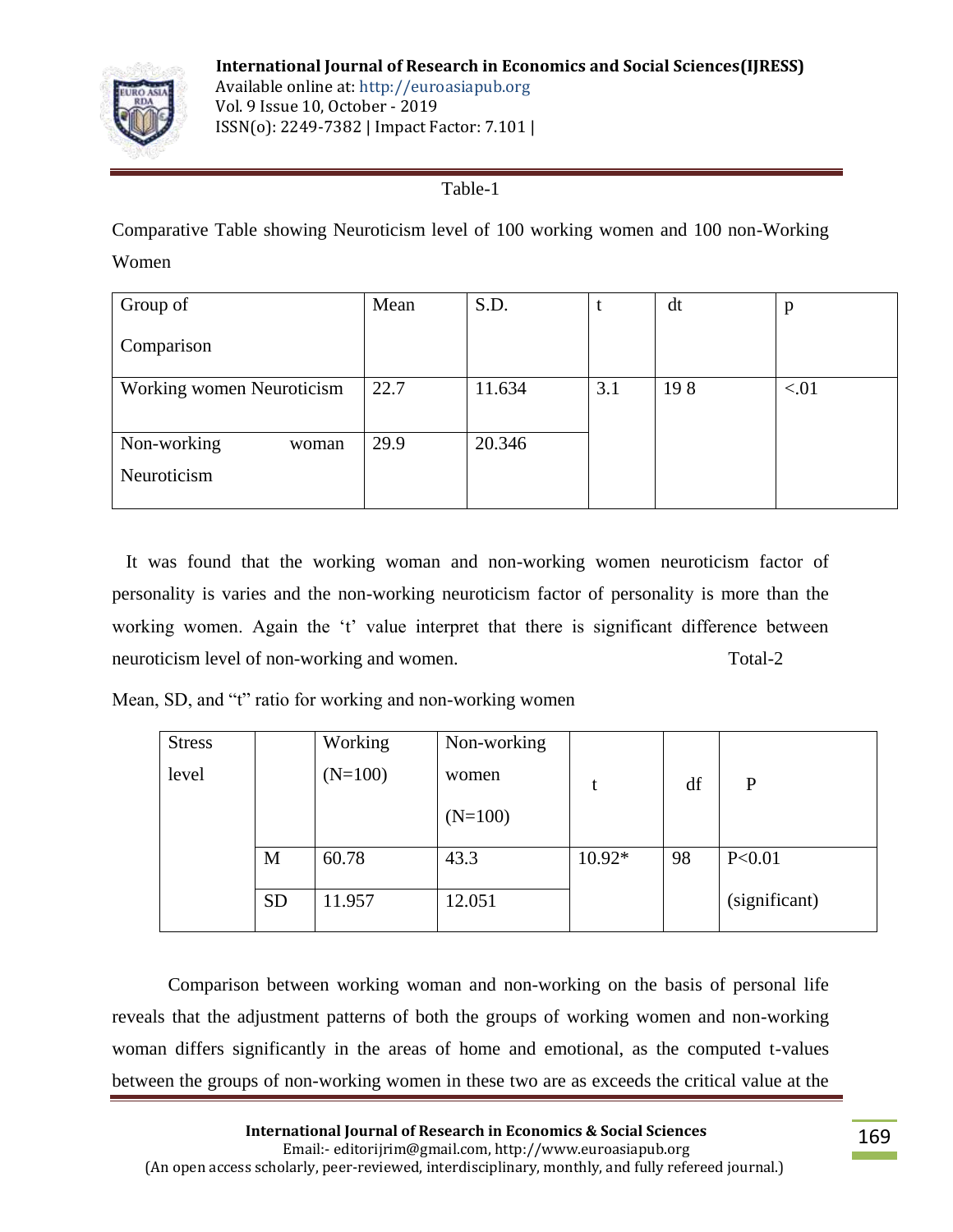

level of significance Comparison between working women on the basis of duration of working life reveals that the adjustment pattern between the two groups of working woman differs significantly in the areas of home, as the computed t-values between the two groups of working women in these two are as exceeds the critical value at the level of significance.

When compared between non-working women and working women with less than 5 years of working life in terms of their adjustment pattern, it has been found that the adjustment pattern between these two groups differs significantly in the areas of home and emotional, as the computed t-volues between these two groups in these two are as exceeds the critical value at the level of significance. Similarly, when compared between non-working women and working with more than 5 years of working life in terms of their adjustment pattern, it has been found that the adjustment pattern between these two groups differs significantly in the area of occupation, the computed t-value between these two groups in this area exceeds the critical values at the level of significance.

#### Discussion:

All of the objectives of this present study have been carefully examined. The results reveal that the adjustment pattern of non- working women and are significantly different form each other. The Computed t-values of the score obtained by the non-working women and the working and the working women exceeds the critical value at the level of significance in the area of the adjustment of both the groups differs significantly in the areas of significance in the areas of home , heath and emotion, which indicates the adjustment of both the groups differs significantly in the area of home, health and emotion. On the other hand the computed t-values between the two groups in the areas of social and occupation, which is quite smaller than the critical values at the level of significance, reveals that the differences in the adjustment pattern of both the groups in these two areas is insignificant and may be due to chance factors. In the obtained mean value show that working women are better adjusted than the non-working women in the areas of health, emotion, social and occupation, whereas, the non-working women are better adjusted than the working women in the area of home.